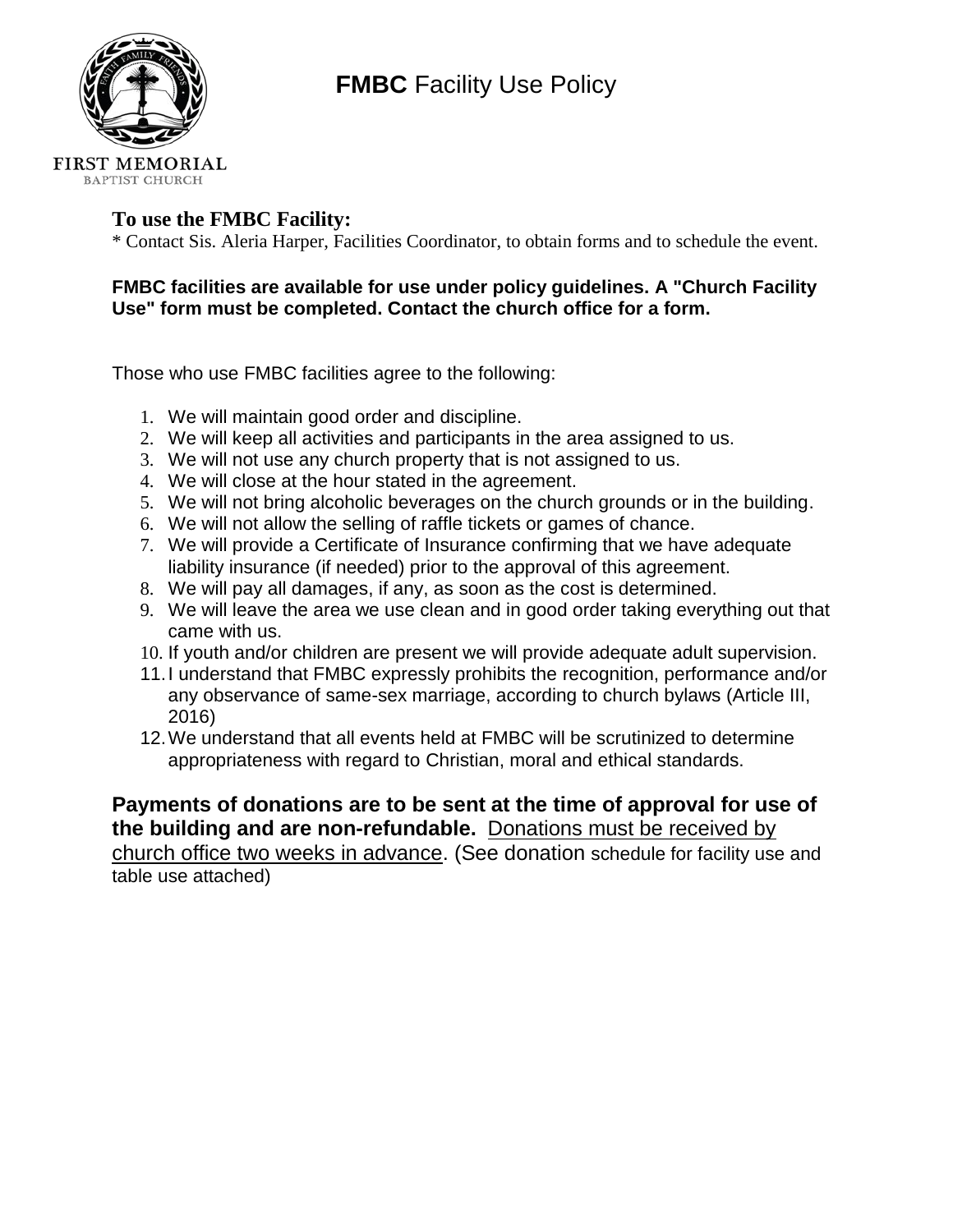## **FMBC FACILITY USE DONATION/FEE SCHEDULE**

Frequently, questions are raised about the use of our church facilities and remunerations to be paid to the functionaries for their services.

**A.** Church-owned equipment, such as tables, chairs or musical instruments, shall not be taken from the church building, unless prior approval has been obtained from the facilities director and pastor. Equipment may be used for our own church functions at other locations.

**B.** A Rental Application Form for the use of the church auditorium or meeting rooms, must be obtained from the facilities director. Once the booking has been confirmed, the facilities director will confirm the arrangements with the custodians.

**C.** Conditions attached to the use of the church building:

1. No alcoholic beverages will be allowed in the church building.

2. Functions or meetings on Saturdays must end no later than 9:00 pm, to allow time for preparation for Sunday services.

3. Any group using the church building must see to it that the rooms used are left in good condition, or additional charges may apply.

## **FUNERAL SERVICES AND MEMORIAL SERVICES: FACILITY USE AND GRATUITIES/HONORARIUMS**

| Service                                                  | <b>Donation/Honorarium</b>                                                     |
|----------------------------------------------------------|--------------------------------------------------------------------------------|
| Musical Director                                         | No charge - Member<br>\$200 - Non-member                                       |
| Custodian                                                | No charge - Member<br>$$60 - Non-member$                                       |
| Sound Tech                                               | No charge - Member<br>$\$30 - \text{Non-member}$                               |
| Clergy                                                   | No charge - Member (May provide a "thank you" offering)<br>$$200 - Non-member$ |
| Sanctuary Use Only                                       | No charge - Member<br>\$300 - Non-member                                       |
| <b>Family Life Center</b>                                | No charge - Member<br>$\$300 - \text{Non-member}$                              |
| Sanctuary, Kitchen, and<br><b>Family Life Center Use</b> | No charge - Member<br>$$500 - Non-member$                                      |

**Non-refundable deposit: \$100.00** (Non-members ONLY)

\*Will be deducted from balance

**NOTE: All payments must be made by cash, money order or cashier's check, two days prior to services. (Non-members)**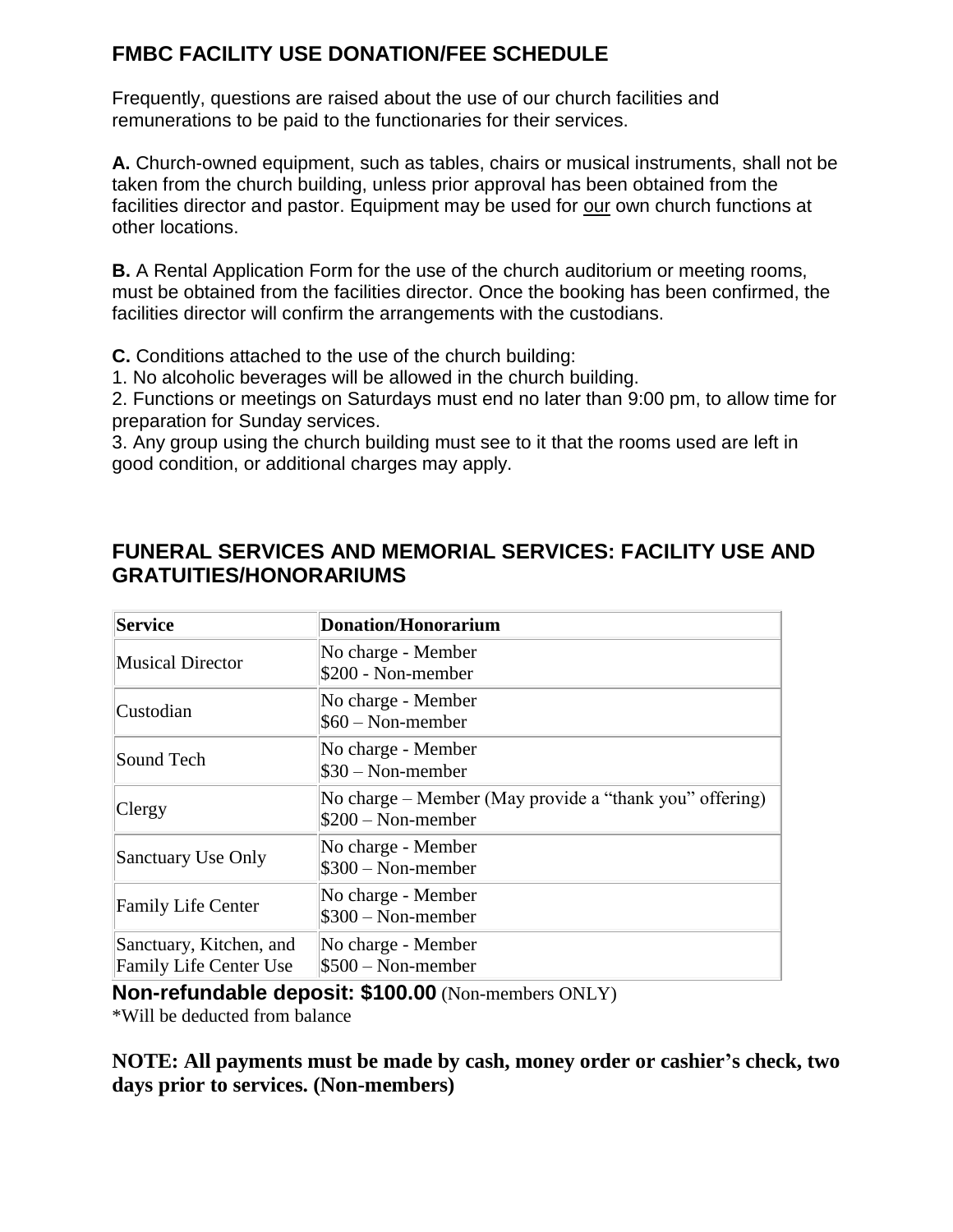## **WEDDING SERVICES (includes rehearsal): DONATIONS/HONORIARIUMS**

| Service                                           | <b>Donation/Honorarium</b>               |
|---------------------------------------------------|------------------------------------------|
| <b>Musical Director</b>                           | Determined by musician                   |
| Custodian                                         | \$60 – Members and Non-members           |
| Sound Tech                                        | \$30 – Members and Non-members           |
| $ C[key^{**}]$                                    | $$100 - Member**$<br>$$200 - Non-member$ |
| <b>Sanctuary Use Only</b>                         | \$75 - Member<br>$$300 - Non-member$     |
| <b>Family Life Center</b>                         | \$75 - Member<br>$$300 - Non-member$     |
| Sanctuary, Family Life Center, and<br>Kitchen Use | \$200 - Member<br>$$500 - Non-member$    |

**Non-refundable deposit: \$100.00** \*Will be deducted from balance

**NOTE: All payments must be made by cash, money order or cashier's check, 30 days in advance of the event.**

**\*\*The Pastor does not charge a fee to members. However, honorariums are graciously accepted.**

*Waivers may be made on a case-by-case basis by the Pastor for mission projects and ministries/community services such as food pantry and other service projects.*

**FACILITY USE: Parties, Events, Etc.**

| Location                             | <b>Members</b>                         | <b>Non-Members</b>                                     |
|--------------------------------------|----------------------------------------|--------------------------------------------------------|
| Sanctuary Only                       | \$50 flat rate                         | \$150/hr                                               |
| <b>Family Life Center</b><br>Only    | \$75 flat rate                         | \$100/hr                                               |
| Kitchen                              | \$35 flat rate                         | \$50/hr                                                |
| Whole Building (no<br>Kitchen)       | \$200 flat rate                        | \$250/hr                                               |
| Whole Building with<br>kitchen       | \$300 flat rate                        | \$400/hr                                               |
| All rentals require<br>custodial fee | \$60 flat rate                         | \$60 flat rate                                         |
| Sound Tech                           | \$30 flat rate                         | \$40 flat rate                                         |
| <b>FMBC</b> Security                 | \$30 per officer                       | \$40 per officer                                       |
| Set up Fee                           | \$100 (only if FMBC linens are leased) | $\vert$ \$100 (only if FMBC linens are leased) $\vert$ |

\*Minimum 2 hr. usage/Maximum 4 hr. usage

**\*Non-refundable deposit: \$100.00** \*Will be deducted from balance

\*All events with 50 or more attendees MUST have at least 2 FMBC Security Team members present.

**NOTE: All final payments must be made by cash, money order or cashier's check, 30 days in advance of the event.**